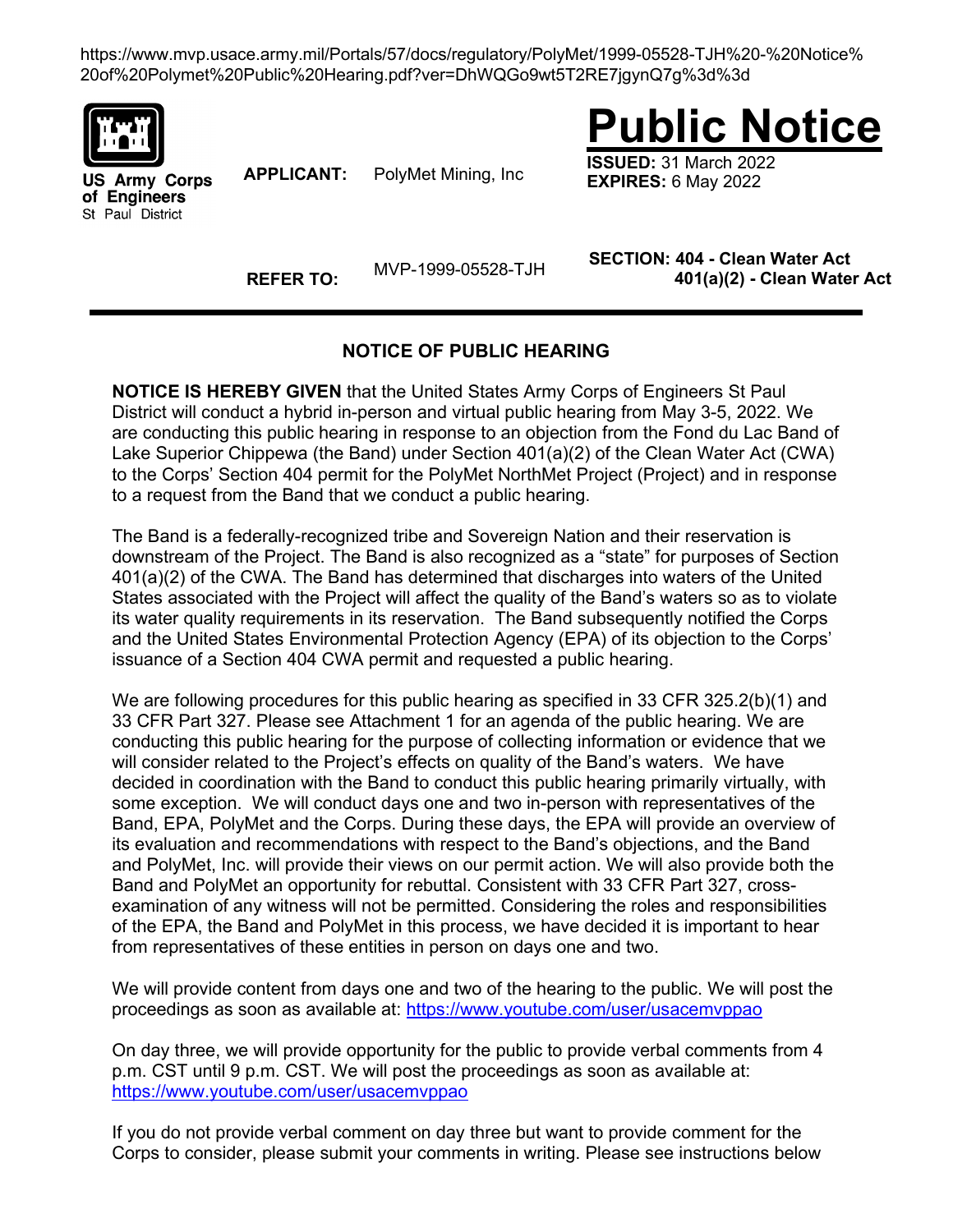for submitting written comments. We will give all written comments the same consideration as verbal comments.

**PURPOSE:** The purpose of the public hearing is to acquire information to inform our decision on this action. We will consider all information, including views and opinions from the EPA, the Band, PolyMet and the public. Consistent with 33 CFR 325.2(b), this public hearing is specific to the purpose of evaluating the Band's objections to the currently suspended Section 404 CWA permit under CWA Section 401(a)(2).

Accordingly, we are seeking information on how the current suspended Section 404 CWA permit including its conditions, if reinstated, would violate applicable water quality requirements within the Band's downstream waters. Further, we are seeking information on whether new conditions could be added to a modified Section 404 CWA permit that would ensure compliance with applicable water quality requirements of the Band.

We will consider all relevant information presented at the public hearing to inform our final permit decision to either revoke the Section 404 permit, reinstate the permit, or modify the permit with new conditions.

**GROUND RULES:** The Corps' District Engineer will serve as the presiding officer and will offer opening and closing remarks each day, to include an overview of the expectation that participants will follow the agenda as set forth in Attachment 1, with no cross-examination of witnesses (reference 33 CFR 327.8(d)).

We encourage all speakers to focus their comments on how the suspended Section 404 CWA permit including its conditions, if reinstated, would violate water quality requirements of the Band. Further, we are seeking information on whether new conditions could be added to a modified Section 404 CWA permit that would ensure compliance with water quality requirements of the Band. Comments expressing either support for or opposition to the Project will not be informative to our decision on this matter. Rather, we must base our permit decision on substantive evidence related to applicable water quality impacts under CWA Section 401(a)(2).

**PUBLIC INVOLVEMENT:** We invite interested parties including elected tribal, federal and state officials, non-governmental and other organizations, and private citizens to listen to content from days one and two, to provide verbal comment on day three, and to submit written comments until June 6, 2022.

Specific to day three of the hearing, we will provide speaking opportunity via a call-in telephone line from 4:00 p.m. CST to 9:00 p.m. CST on May 5, 2022. We will post the callin number on our PolyMet Project webpage as soon as it is available at this link:

<https://www.mvp.usace.army.mil/Missions/Regulatory/PolyMet/>

We will afford the opportunity for interested parties to present their views, opinions and information on the proposed action, specifically our evaluation of the Band's objections to the currently suspended Section 404 CWA permit under CWA Section 401(a)(2). Those who wish to speak will be asked to provide their name to the AT&T Event Host and will be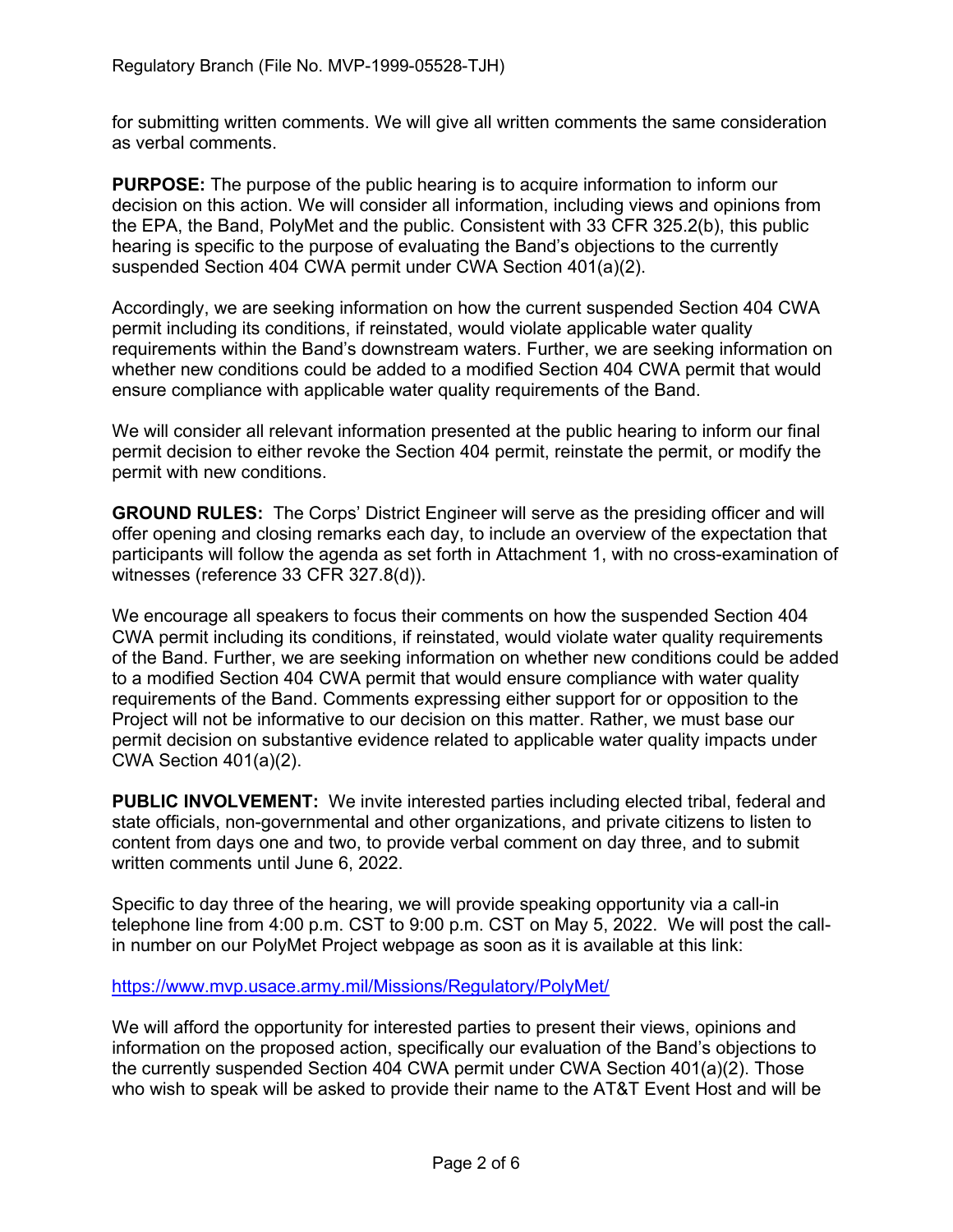placed in a numbered queue. Phone lines will be unmuted for speakers by the host one at time.

Each individual wishing to make verbal comments shall be given three minutes. If you are part of a group with common interests and views related to this action, please consider consolidating your comments for presentation by a representative spokesperson. We encourage consolidation of similar views to afford the greatest opportunity for presentation of substantive facts and to increase the likelihood for reducing the presentation of duplicative views or views that express only statements of support or opposition without presentation of facts related to water quality impacts of the Project to the Band's downstream waters.

All proceedings from the public hearing will be recorded and transcribed by a third-party court reporter for the official record.

## **WRITTEN COMMENTS AND CLOSE OF COMMENT PERIOD:**

Please submit written comments electronically to the following email by 5 p.m. CST on June 6, 2022: [USACE-PolyMet-401a2@usace.army.mil](mailto:USACE-PolyMet-401a2@usace.army.mil)

If you are unable to submit comments via email, you may send your written comments by USPS, UPS or FedEx, with a postmarked date no later than June 4, 2022, to the following address:

U.S. Army Corps of Engineers St Paul District Regulatory Division Suite 700 ATTN: Desiree Morningstar 180 East 5<sup>th</sup> Street St Paul, MN 55101

We will include all written comments we receive in our administrative record on this action. Please note that names and addresses of those who submit comments, including verbal comments, in response to this Public Notice become part of our administrative record, and may be available to the public under provisions of the Freedom of Information Act.

**ADDITIONAL BACKGROUND:** PolyMet Mining, Inc. submitted a permit application to the Corps on July 16, 2004, requesting authorization to discharge dredged and fill material into waters of the United States under Section 404 of the Clean Water Act in association with the development of a copper-nickel-platinum group element mine and associated facilities. The Corps and the Minnesota Department of Natural Resources co-led development of the Environmental Impact Statement, with the United States Forest Service serving as a colead agency later on in the process. The Minnesota Pollution Control Agency issued a CWA Section 401 Certification for the Project on December 20, 2018.

The Corps completed its Record of Decision and issued a standard individual permit to PolyMet Mining, Inc. on March 21, 2019, authorizing the discharge of dredged or fill material into 901 acres of wetlands and an indirect loss of approximately 27 acres of wetlands caused by the regulated activities. The permitted alternative avoided direct impacts to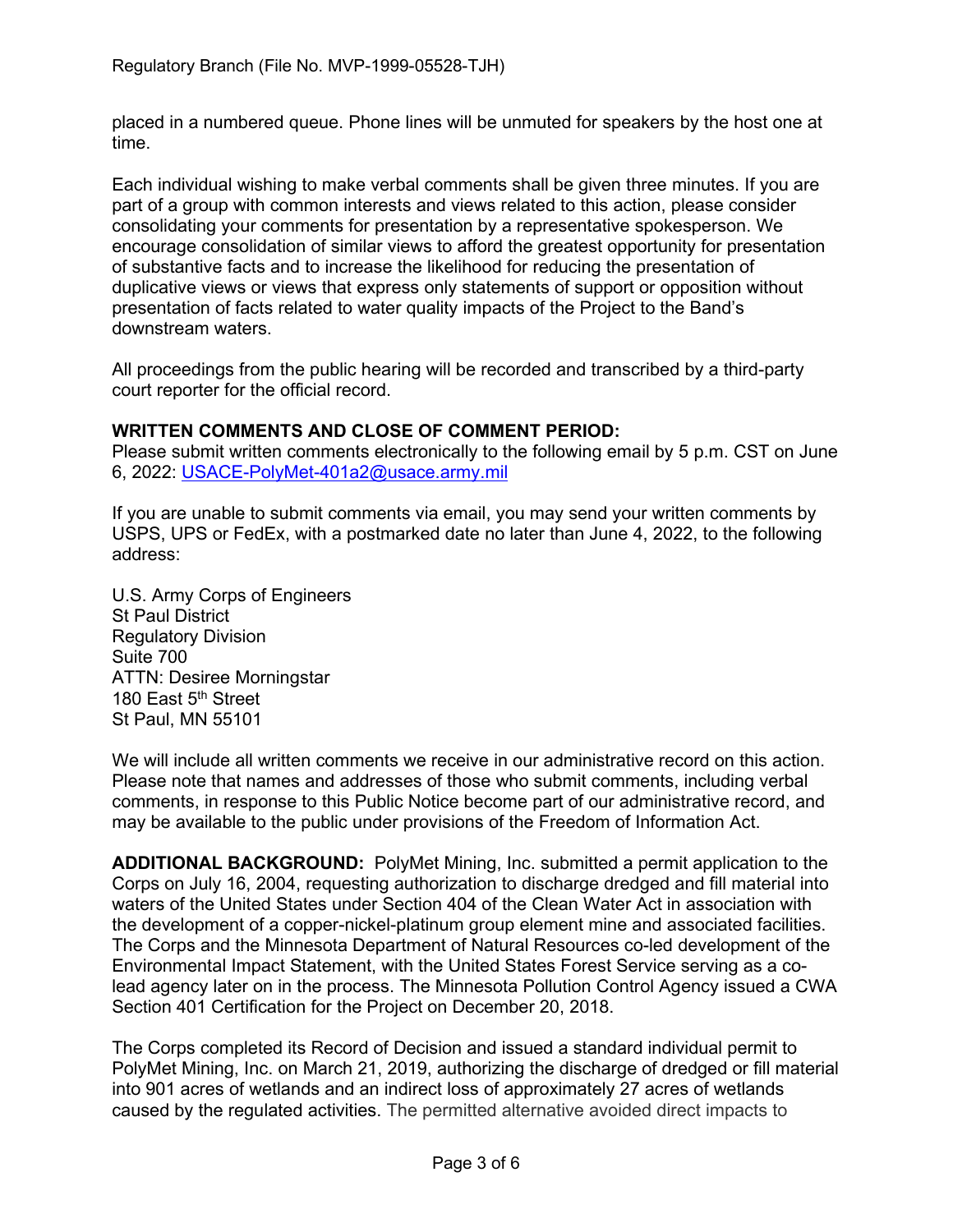approximately 500 acres of wetlands at the mine site. The permit included special conditions requiring compensatory mitigation to offset the loss of wetlands including the purchase of 1,278 wetland bank credits from an approved bank located in the bank service area of the impacts, actions to minimize impacts, and monitoring for adverse indirect effects to wetlands adjacent to the mining pit. Should monitoring demonstrate the indirect loss of wetlands in connection with the discharge of dredged or fill material authorized by the Corps permit, the Corps will require compensatory mitigation sufficient to offset this loss.

On September 10, 2019, the Band filed suit in the U.S. District Court for the District of Minnesota (court), alleging the EPA and the Corps violated CWA Section 401(a)(2) due to EPA's failure to issue notice to the Band and the Corps' failure to hold a hearing on the downstream impacts of the Project or take measures needed to ensure the Project meets the Band's water quality requirements. On February 16, 2021, the court ruled that EPA had a non-discretionary duty to make a "may affect" determination pursuant to CWA Section 401(a)(2). In response, EPA filed a motion on March 4, 2021, requesting a voluntary remand to allow EPA to make the "may affect" determination required by Section 401(a)(2). Further, on March 4, 2021, EPA requested the Corps consider suspending the Section 404 CWA permit if the court granted its motion for a voluntary remand. Subsequently, the court granted EPA's motion on March 8, 2021. On March 17, 2021, the Corps suspended the Section 404 CWA permit while the EPA reconsidered effects from the Project under Section 401(a)(2) to water quality downstream in the State of Wisconsin and in the Band's reservation. To date, no work in waters on site as authorized under the Section 404 CWA permit has begun.

On June 4, 2021, the EPA issued a "may affect" determination to the Band and the State of Wisconsin. Each party had 60 days to determine if the discharge associated with the CWA 404 permit and certification will affect the quality of its waters so as to violate any water quality requirements, to notify the EPA and Corps of its objection and to request a public hearing. On August 3, 2021, the Band submitted to the Corps an objection to the Section 404 CWA permit and requested a public hearing on the objection pursuant to CWA Section 401(a)(2). The State of Wisconsin did not object to the CWA Section 404 permit.

You may find further details about the project, including the terms and conditions of the suspended Section 404 CWA permit and our suspension letter here: <https://www.mvp.usace.army.mil/Missions/Regulatory/PolyMet/>

If you have any questions concerning this Public Notice, please send an email to: [USACE-](mailto:USACE-PublicHearing-May2022@usace.army.mil)[PublicHearing-May2022@usace.army.mil](mailto:USACE-PublicHearing-May2022@usace.army.mil) or you may call (651) 290-5342.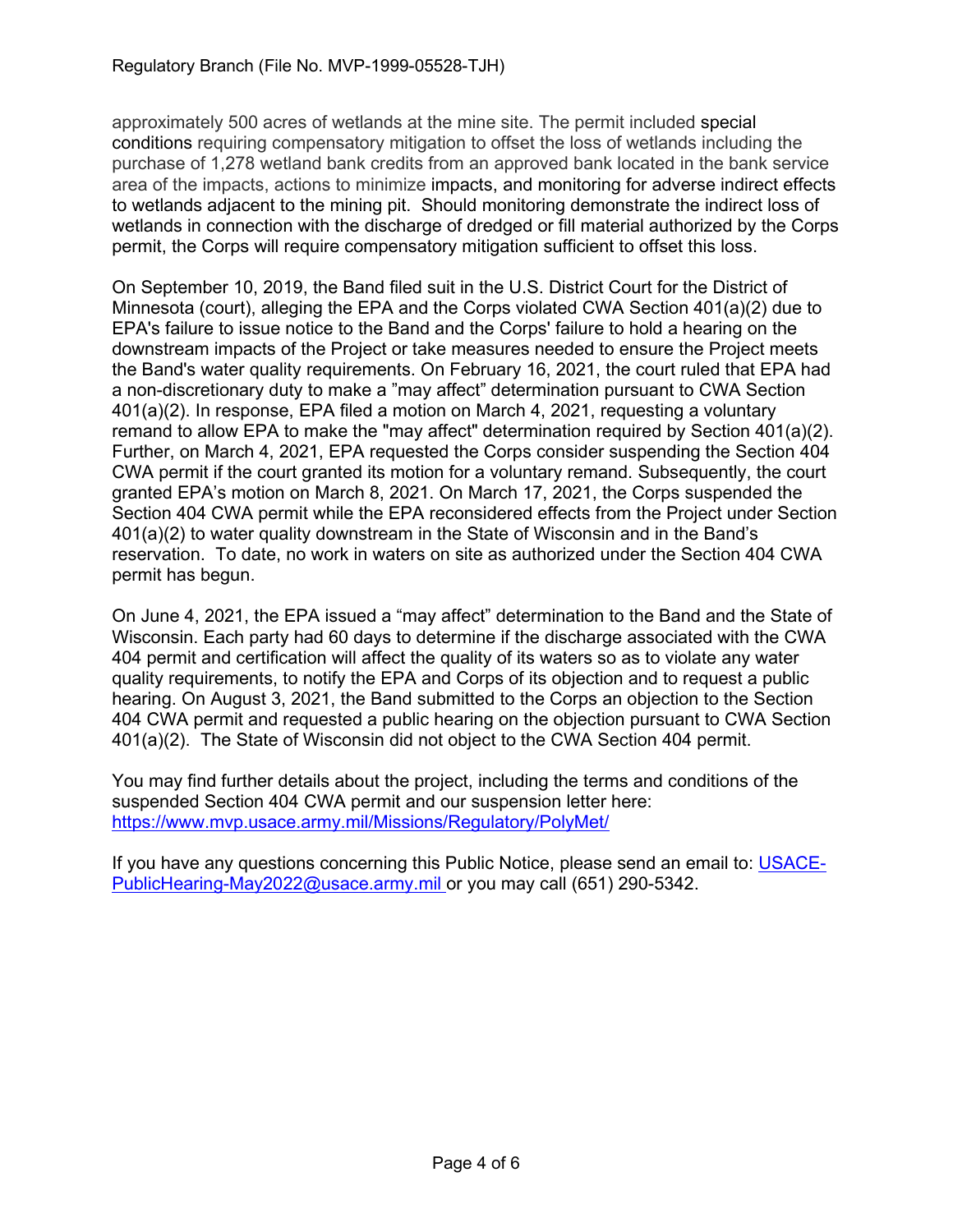## ATTACHMENT 1

Corps of Engineers St Paul District Clean Water Act 401(a)(2) Public Hearing

Fond du Lac Band of Lake Superior Chippewa objection to Section 404 Clean Water Act permit for the PolyMet Mine and the Band's determination the Project "will affect" its downstream waters

May 3-5, 2022 (note all times are in CST)

Public may access via: <https://www.youtube.com/user/usacemvppao>

**Day One**

- **08:00 - 08:30** Presiding officer Colonel Jansen opens
- **08:30 - 09:00** Fond du Lac opens, provides overview of their objection
- **09:00-10:00** EPA provides overview of its evaluation and recommendations
- **10:00-10:30** Recess
- **10:30-12:00** Fond du Lac views, opinions, and recommendations

**12:00-1:00** Recess/Lunch

- **1:00-6:00** Fond du Lac views, opinions and recommendations continued
- (Note: one recess (minimum) of 15 minutes between 1:00-6:00)
- **6:00-6:05** Presiding officer provides overview of day two schedule and adjourns day one

**Day Two**

- **8:00-8:05** Presiding officer opens
- **8:05 – 9:00** Fond du Lac views, opinions and recommendations continued
- **9:00 – 9:30** Recess
- **9:30-11:30** PolyMet views, opinions, and recommendations
- **11:30 -12:30** Recess/Lunch
- **12:30-2:30** Fond du Lac rebuttal opportunity
- **2:30-3:00** Recess